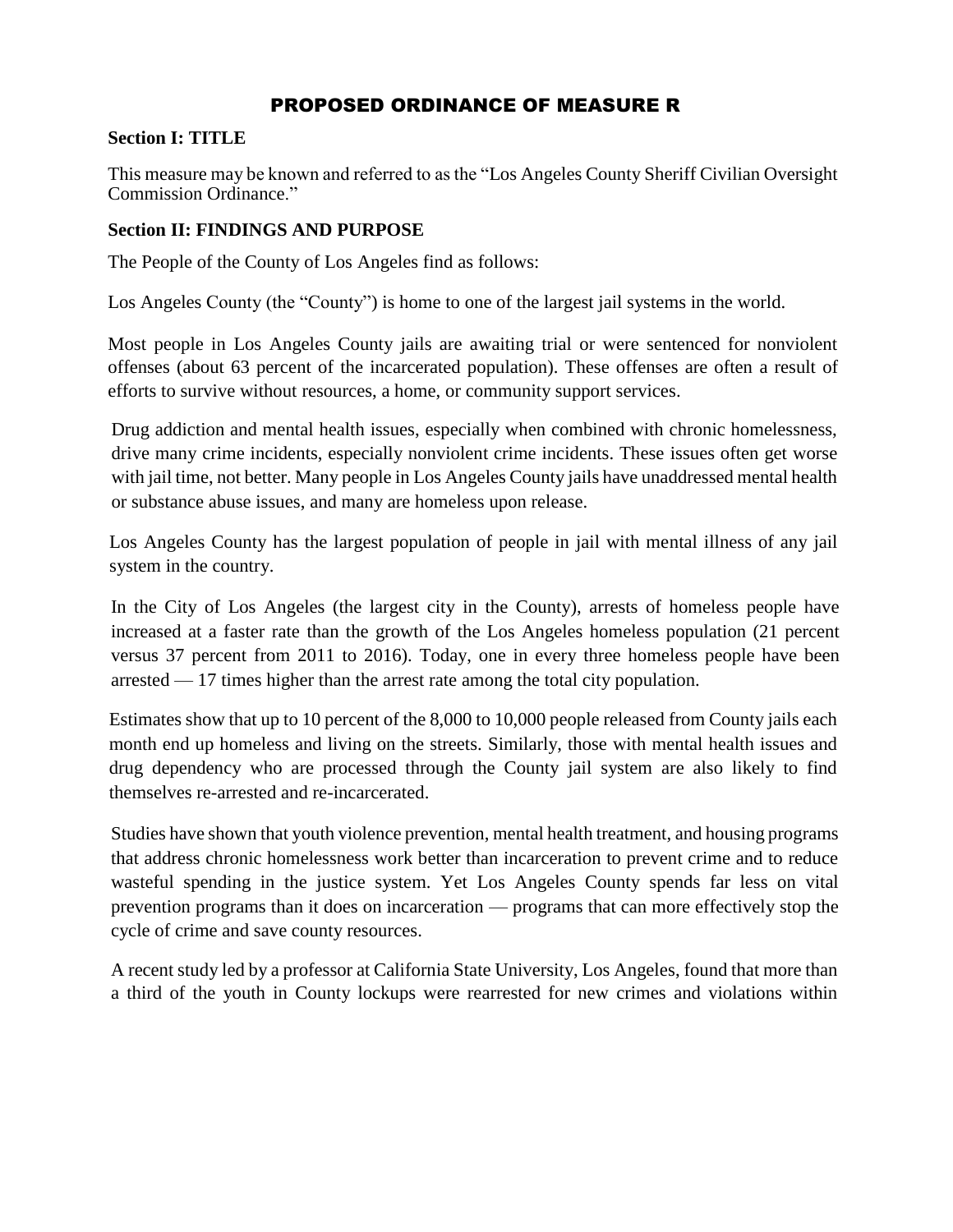a year of their release, and a growing body of research indicates that someone who is incarcerated as a juvenile is at greater risk for future criminal justice involvement than someone who is convicted of similar crimes but not locked up. One study found that those incarcerated were 13 percent less likely to finish high school and 22 percent more likely to end up in prison as adults.

A 2016 Los Angeles County audit found that the average cost of incarcerating a single youth has soared to \$233,600 a year, significantly higher than other comparable jurisdictions.

In enacting Assembly Bill No. 109 (2011-12) ("AB 109") Realignment — the Governor's initiative to address prison overcrowding by keeping people convicted of "non-serious, non-sexual and non-violent" offenses under county care or custody — the California State Legislature declared a new focus on rehabilitating rather than just punishing those convicted only of non-serious, non-violent offenses. Formal legislative findings and declarations accompanying the enactment of the AB 109 Realignment legislation state that, "[c]riminal justice policies that rely on building and operating more prisons to address community safety concerns are not sustainable, and will not result in improved public safety." The AB 109 Realignment legislation urges counties to "manage and allocate criminal justice populations more cost-effectively, generating savings that can be reinvested in evidence-based strategies that increase public safety while holding offenders accountable," and encourages counties to use "evidence-based strategies" that are demonstrated to reduce recidivism rates, often dramatically, and "community-based punishment" to reduce crime. The AB 109 Realignment legislation provides counties an opportunity to address an over-reliance on incarceration to respond to public health issues.

Proposition 47 was passed by California voters in 2014 to reduce simple drug possession and certain property crimes from felonies to misdemeanors, and it redirected over \$100 million in savings to education, treatment, and victim services, and at least \$40 million was allocated to Los Angeles County for community-based re-entry support.

An Office of Re-entry and Diversion has been created in the County, as well as a workgroup that recently released a bold, new vision for youth diversion from arrest.

There is a growing movement in the County and throughout the state for bail reform. In November 2016, County voters approved Proposition HHH, an initiative that raised the parcel tax to provide \$1.2 billion in bonds for the construction of 10,000 units of housing. In March 2017, County voters passed Measure H, a historic quarter-cent sales tax to fight homelessness by providing critical wrap-around social services. These propositions demonstrate the strong public support for these reforms, and are important initial steps that could benefit from expansion using other expenditures now used on incarceration and targeted for new jails.

The Affordable Housing Program; the Homeless and Housing Program; and the Department of Workforce Development, Aging and Community Services each receive a fraction in funding of the combined Sheriff's and Probation Department budgets.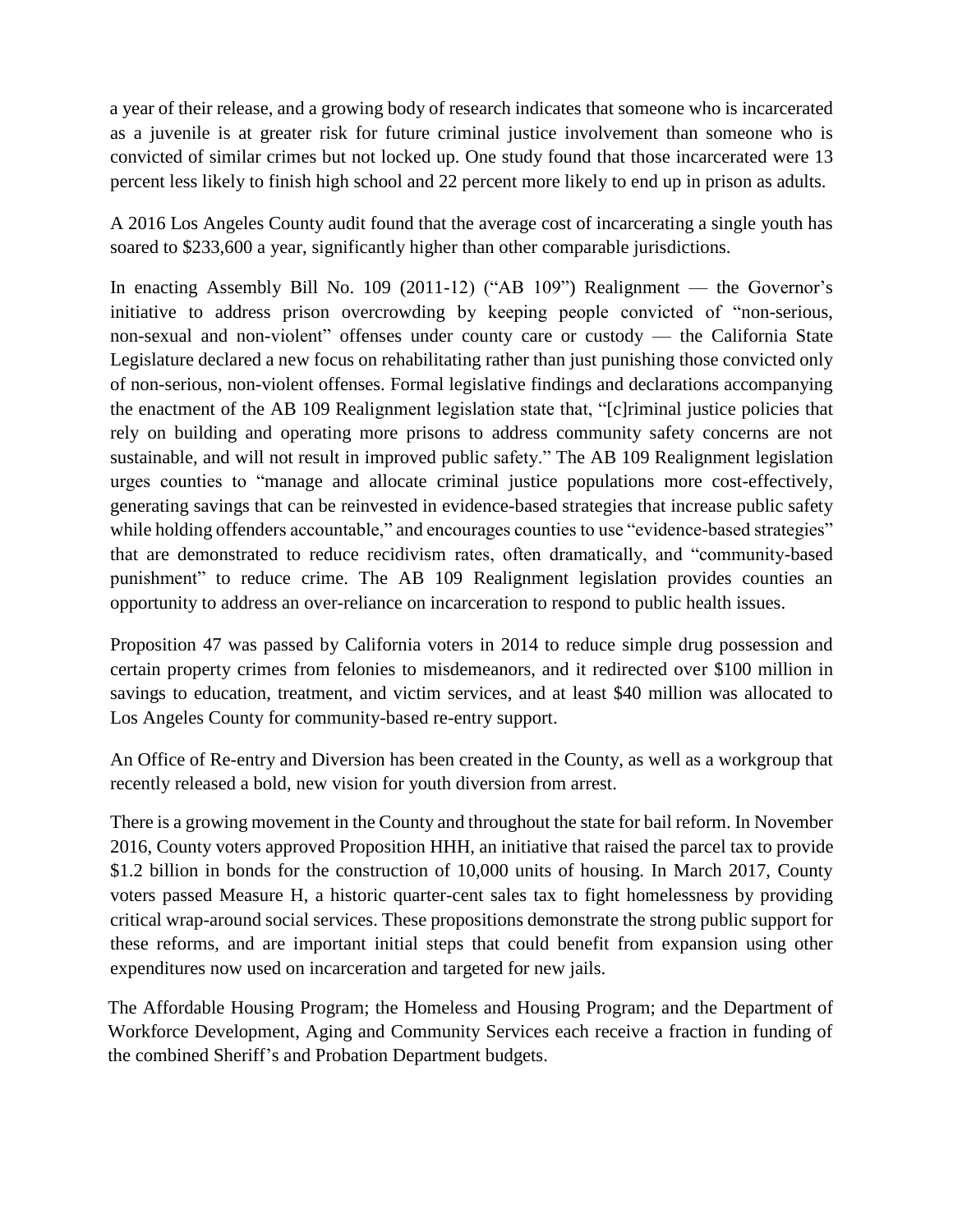The County is now preparing to spend \$3.5 billion on a jail expansion plan. Jails cannot effectively address underlying issues such as mental health issues, drug dependency, or chronic homelessness. Los Angeles County urgently needs a more effective strategy to stop the cycle of crime and save County resources. This cycle is costly and ineffective.

These revisions to the Los Angeles Code of Ordinances require the existing Los Angeles County Sheriff Civilian Oversight Commission (the "Commission") to research and draft a Comprehensive Public Safety Reinvestment Plan (the "Plan") and Feasibility Study to reduce Los Angeles County's jail population and to use existing resources from Propositions 47 and HHH and the savings resulting from further reducing the jail population for prevention and mental health treatment, including a timeline for resourcing and implementing strategies to meet this goal.

These revisions also empower the Commission to effectively investigate these and other issues by allowing them to conduct their own investigations with existing staff and by granting the Commission the power to subpoena and require attendance of witnesses and the production of books and papers pertinent to its investigations and oversight, and to administer oaths.

To achieve these purposes, this measure shall be interpreted in a manner that applies the Commission's new duties and powers broadly, not restrictively.

# **Section III: AMENDMENT OF COUNTY CODE, TITLE 3, CHAPTER 3.79**

Section 3.79.210 of Chapter 3.79 of the County Code is added to read (new text is shown by underlining):

# 3.79.210 – Comprehensive Public Safety Reinvestment Plan.

The Commission shall research and draft a Comprehensive Public Safety Reinvestment Plan (the "Plan") for the Board of Supervisors to be released to the public within seven months of the adoption of this amendment to the Los Angeles County Code, including a Feasibility Study for its implementation, to reduce Los Angeles County's jail population and to reinvest jail system costs into prevention and mental health treatment, including a timeline for resourcing and implementing strategies to meet this goal.

- A. The Plan and Feasibility study shall identify existing, proposed and other potential community-based, owned and operated alternatives to arrest, court, detention and incarceration for people facing nonviolent criminal convictions who have underlying issues such as mental health or drug dependency issues or chronic homelessness.
- B. The Plan and Feasibility Study shall examine the feasibility of investing the resulting savings from jail population reductions, including examining redirecting funds from the \$3.5 billion budgeted for a jail expansion plan, to:
- 1. Reduce the population of people in jail experiencing mental health drug dependency or chronic homelessness issues to save county jail system costs;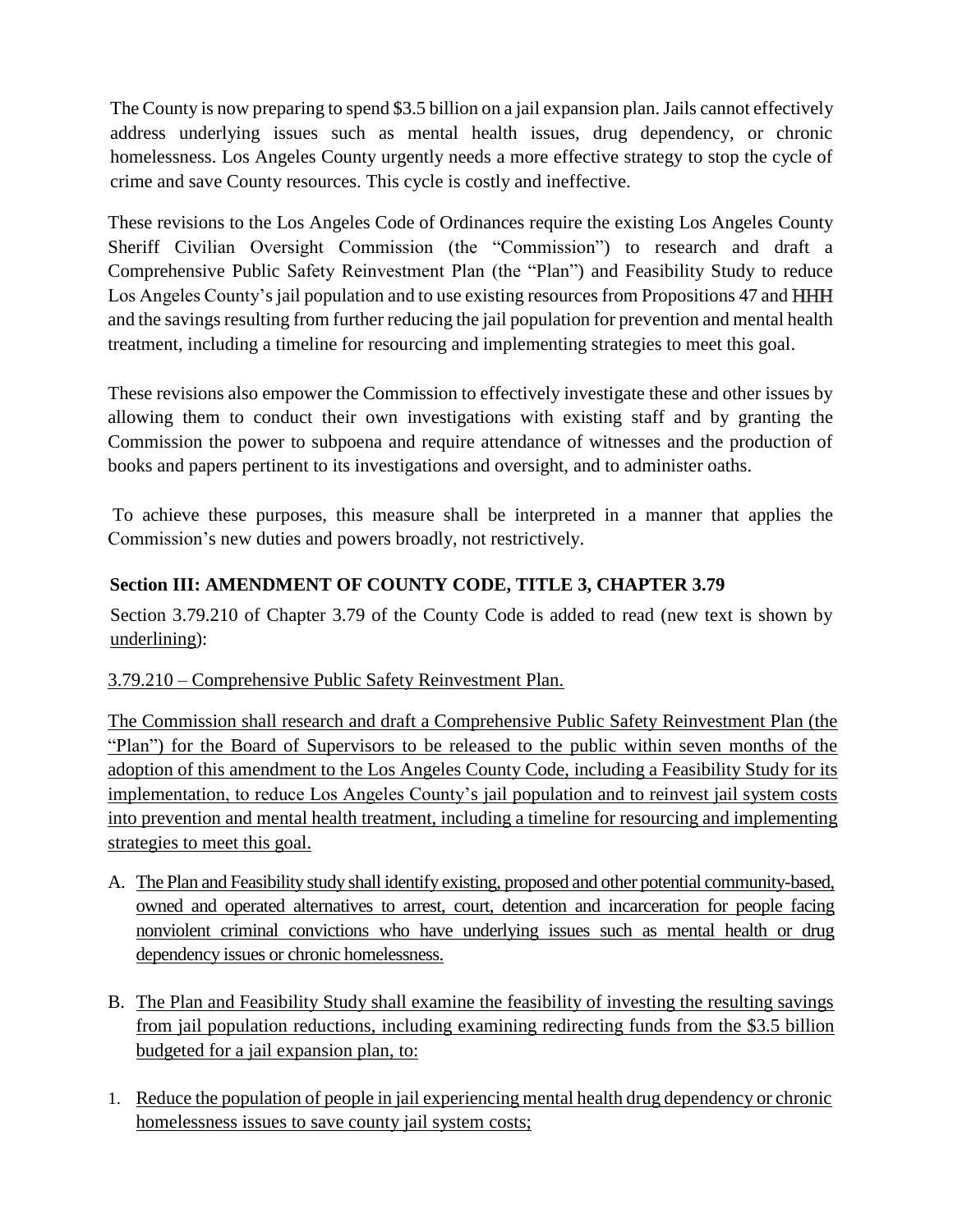- 2. Develop a holistic community mental health infrastructure to prevent crime;
- 3. Create mental health alternative custody programs administered through the County Department of Public Health that reduce recidivism of people with mental health issues and criminal convictions;
- 4. Expand youth centers and programs to prevent youth involvement in crime; and
- 5. Increase funding of the existing Office of Re-entry and Diversion, which implements criminal justice diversion for those with mental health or substance abuse issues and provides re-entry support.
- C. The Plan and Feasibility Study shall calculate projected reductions in future jail populations based on current policy and on the Plan's proposed reforms, and the associated financial savings from proposed population reductions.
- D. The Plan and Feasibility Study shall assess the jail population impact of bail reform, including pre-arraignment and pre-trial release.
- E. The Plan and Feasibility Study shall compare the costs and effectiveness of current mental health treatment inside county jails as compared to the costs and effectiveness of non-custodial, community-based drug treatment.
- F. The Plan and Feasibility Study shall investigate the impact that jail incarceration has upon incarcerated individuals' (1) abilities to address addiction; (2) educational, employment and other opportunities; and (3) family's and community's economic, physical and emotional health; as compared with the costs and effectiveness of non-custodial, community-based drug treatment.
- G. The Plan and Feasibility Study shall identify the following:
- 1. The necessary infrastructure, including but not limited to agency homes, funding, training and technical assistance, to implement a comprehensive prevention, harm reduction, youth and community development strategy;
- 2. Successful programs and services or models to stop the cycle of crime that exist in Los Angeles County and Southern California, or elsewhere in the state, nation or world;
- 3. Systemic, structural and organizational barriers, including bias or discrimination, to implementing the Plan and recommendations concerning how to address and surmount such barriers;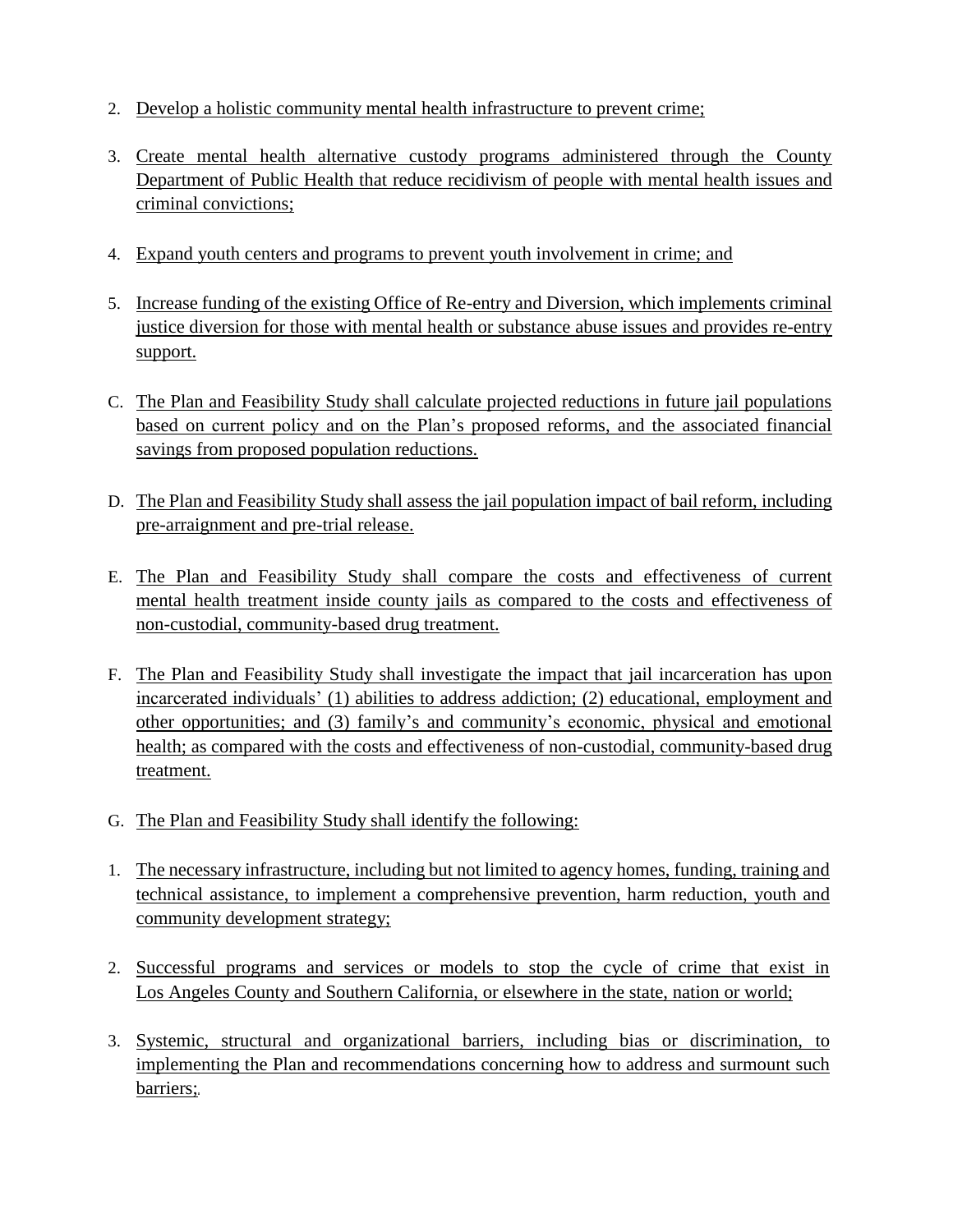- 4. Ways to integrate the current structure and scope of work of affected County departments, including the departments of Health Services, Mental Health, Public Health, Senior and Community Services, Sheriff, the District Attorney, and multiple commissions; and
- 5. Specific recommendations to the Board of Supervisors concerning direction to be given to the Chief Administrative Officer, Executive Officer of the Board, and County Counsel to supplement staffing and funding for the Commission to accomplish its purposes.

Section 3.79.030 of Chapter 3.79 of the County Code is amended to read (new text is shown by underlining and deleted text is shown by strikeout):

3.79.030 – Duties.

The Commission shall, on its own or at the request of the Board of Supervisors or the Sheriff, without interfering with the Sheriff's investigative function:

- A. Make Recommendations. Review, analyze, and where appropriate solicit input, and make recommendations to the Board of Supervisors and the Sheriff on the Sheriff's Department's operational policies and procedures that affect the community or make recommendations to create additional operational policies and procedures affecting the community and request a response from the Sheriff.
- B. Investigate. Investigate through the Office of Inspector General (OIG), or through its own staff, analyze, solicit input and make recommendations to the Board of Supervisors and the Sheriff on systemic Sheriff-related issues or complaints affecting the community.
- C. Review. Review policy recommendations made by outside entities at the request of the Board of Supervisors or the Sheriff or recommendations made in other reports that in the judgment of the Commission merit its analysis, and report to the Board of Supervisors or the Sheriff whether or not the recommendation(s) should be implemented by the Board of Supervisors or the Sheriff or, if the recommendation(s) is being implemented, the status of implementation. The Commission's reports shall contain an analysis supporting its recommendations and shall seek the input of the Sheriff before implementing or publishing its reports.
- D. Monitor Settlement. Only at the request of the Board of Supervisors and/or the Sheriff, serve, either collectively or through one or more of its members, as the monitor of the implementation of settlement provisions in litigated matters.
- E. Serve as Liaison and Mediator. Function as a liaison, or at the request of the Board of Supervisors, the Sheriff, and/or community groups or organizations involved, serve as a mediator to help resolve ongoing disputes between the Sheriff's Department and members of the community, or organizations within the County of Los Angeles.
- F. Obtain Community Input. Obtain community input and feedback on specific incidents involving the use of force, detention conditions, or other civil rights concerns regarding the Sheriff's Department, convey to the Board of Supervisors and the Sheriff community complaints, concerns or positive feedback received by the Commission, and where appropriate, make recommendations.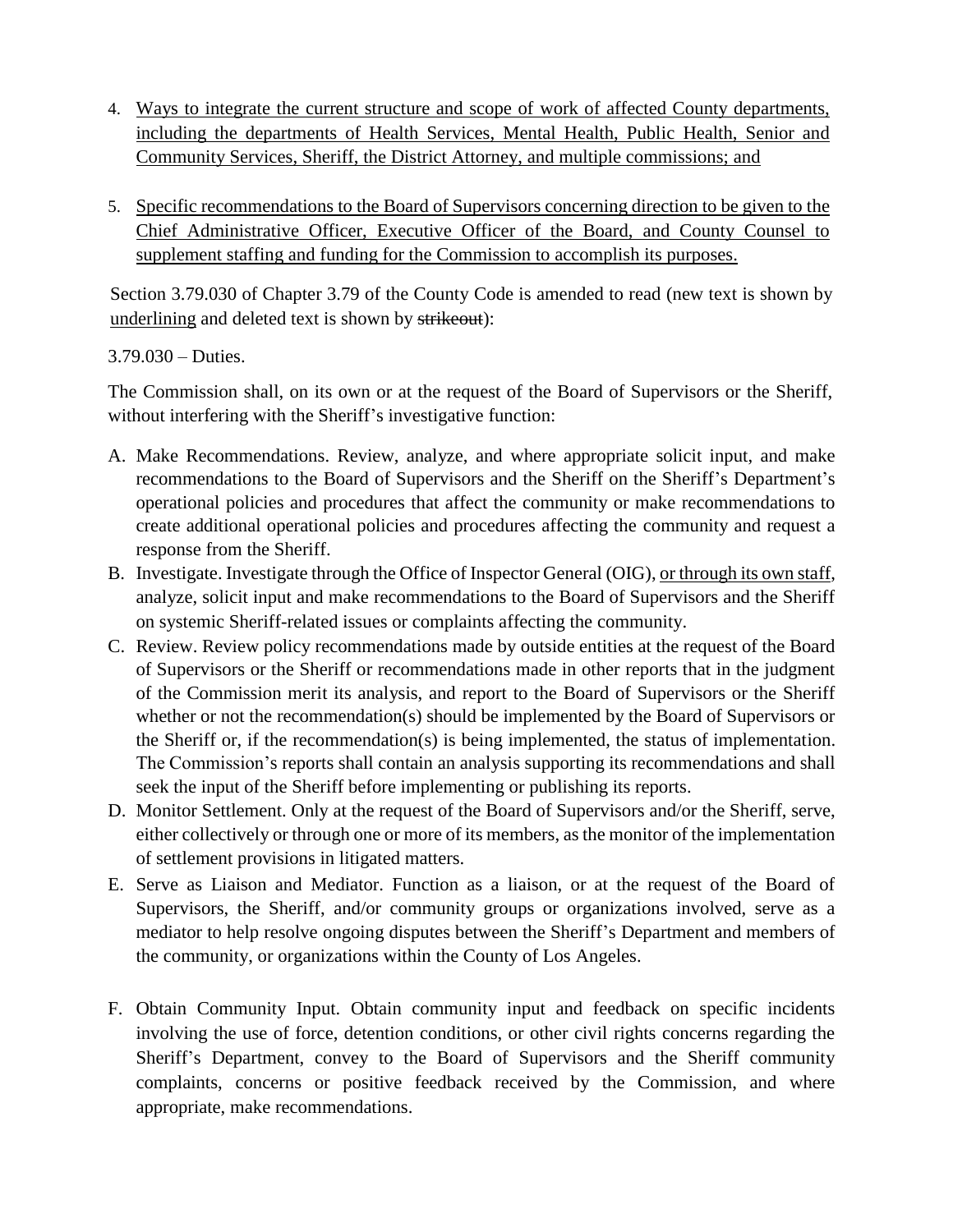- G. Work with the Office of Inspector General. Work with and assist the Office of Inspector General in soliciting community input and feedback on issues being investigated by the Inspector General, and supervise and evaluate all work performed by the Inspector General that is done at the request of the Commission.
- H. Function as a Bridge. Function as a bridge between the Sheriff's Department and the community by providing the community an additional means of giving input to the Sheriff, obtaining answers from the Sheriff to community concerns about the Sheriff's Department's operations, practices and activities, bringing an additional perspective to the Sheriff's Department's decision-making to ensure an ongoing balance between the sometimes competing factors of ensuring public safety and constitutional, civil and human rights, and communicating community concerns to the Sheriff that otherwise might not be as clear or might go unnoticed.
- I. Seek Sheriff's Input. Seek the input of the Sheriff prior to completing any of its recommendations made pursuant to the duties defined in this section.
- J. Advise. Serve only in an advisory capacity to the Board of Supervisors and the Sheriff, and without the authority to manage or operate the Sheriff's Department or direct the activities of Sheriff's Department employees, including imposition of discipline.

Section 3.79.130 of Chapter 3.79 of the County Code is amended to read (new text is shown by underlining and deleted text is shown by strikeout):

3.79.130 - Use of the Office of Inspector General Staff for Investigative Purposes.

The Commission shall may utilize the staff of the Office of Inspector General to undertake investigations, inquiries, audits and monitoring. Alternatively, the Commission may use its own members or staff to undertake investigations, inquiries, audits and monitoring. The Commission shall direct, supervise and evaluate all work performed by the Inspector General that is done at the request of the Commission. Additionally, the Commission may review and evaluate the Office of Inspector General's handling and resolution of any or all citizen's or inmate's complaints.

Section 3.79.190 of Chapter 3.79 of the County Code is amended to read (new text is shown by underlining and deleted text is shown by strikeout):

3.79.190 - Obtaining Documents and Information.

The Commission shall be bound by the memorandum of agreement between the Office of Inspector General and the Sheriff's Department relating to access to Sheriff's Department documents. The memorandum of agreement will govern which documents the Commission may access as well as how the Commission will obtain documents and information from the Sheriff's Department.

Consistent with state law, including, but not limited to the Peace Officer's Bill of Rights, the Commission has the power to subpoena and require attendance of witnesses and the production of books and papers pertinent to its investigations and oversight, and to administer oaths.